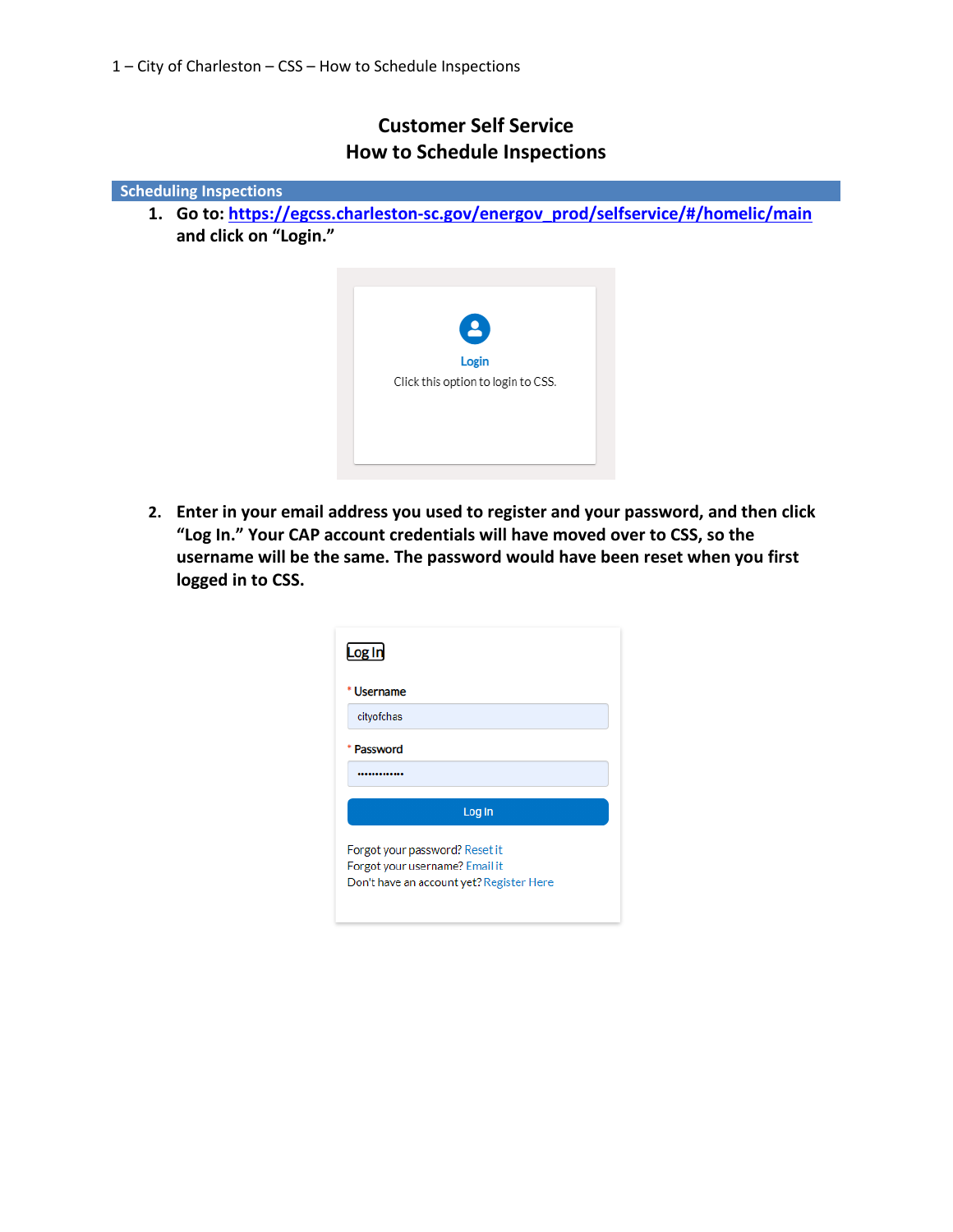**3. Once you are logged in, it will still show the Home page, but it should now show that you are signed in. You will need to click over to the My Work tab to bring up all open permits associated with your account.**



|             |                       | Home              | Apply   |                   | Dashboard               |   | My Worl     | <b>Today's Inspections</b> | Map | Fee Estimator | Pay Invoices | Search Q |                   |
|-------------|-----------------------|-------------------|---------|-------------------|-------------------------|---|-------------|----------------------------|-----|---------------|--------------|----------|-------------------|
|             | <b>My Work</b>        |                   |         |                   |                         |   |             |                            |     |               |              |          |                   |
|             | <b>MY INVOICES</b>    | <b>MY PERMITS</b> |         |                   | MY EXISTING INSPECTIONS |   |             |                            |     |               |              |          |                   |
| Q<br>Search |                       |                   |         |                   |                         |   |             |                            |     |               |              |          |                   |
|             | Add To Cart Display   | Unpaid $\vee$ for |         |                   | All Invoices            |   | $\check{ }$ |                            |     |               |              |          | X Export to Excel |
|             | <b>Invoice Number</b> |                   |         | <b>Amount Due</b> |                         | ۳ | Due         | <b>Status</b>              | ۳   | Case Number   | ▽            | Address  |                   |
|             | 00186106              |                   | \$40.00 |                   |                         |   | 12/11/2020  | Invoiced, Past Due         |     | SF2020-10257  |              |          |                   |
|             |                       |                   |         |                   |                         |   |             |                            |     |               |              |          |                   |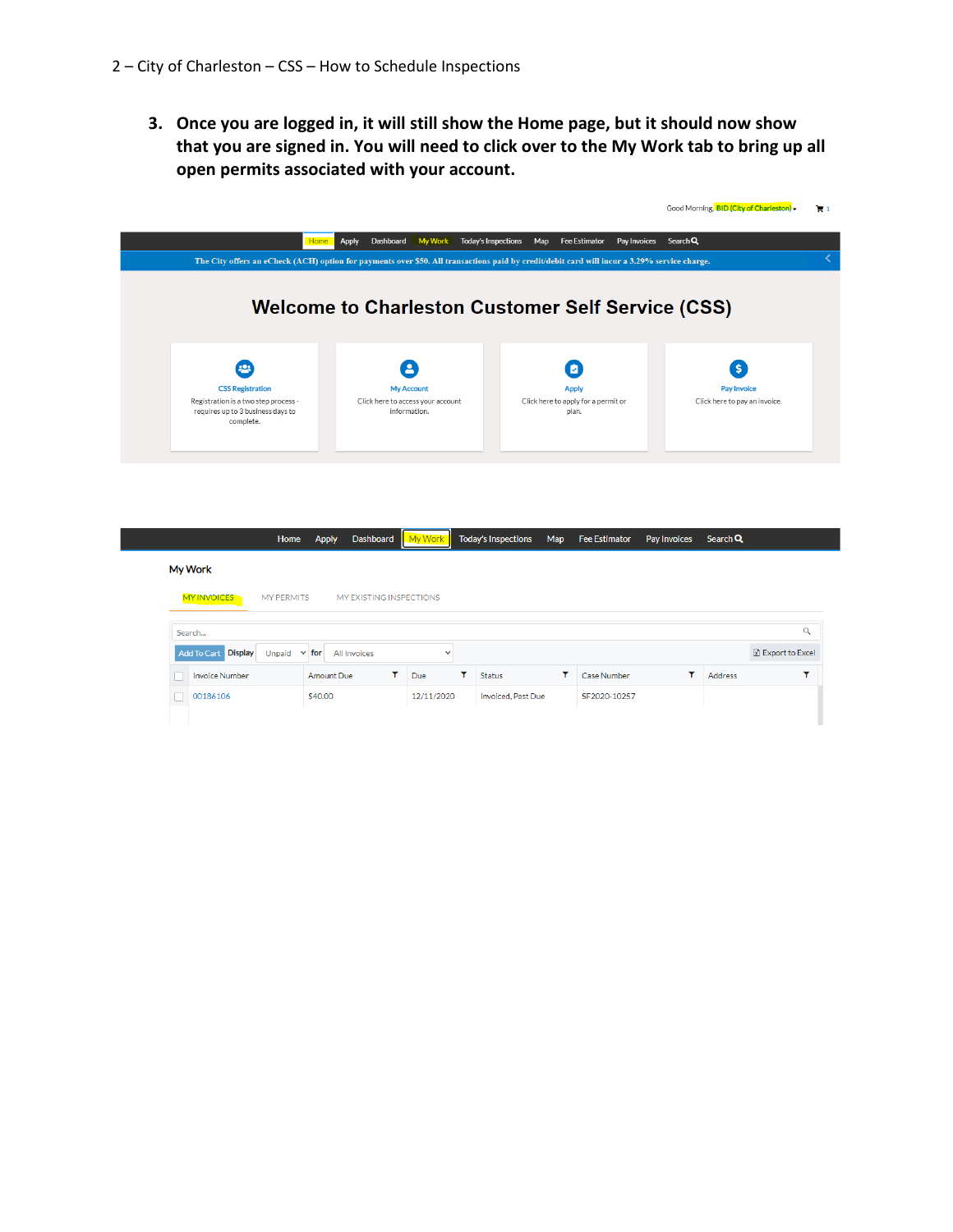**4. A new page will appear listing the invoices associated with your account. You will need to click over to the My Permits tab from the My Invoices tab to see the list of permits.**

| My Work               |                   |   |                                        |                                                         |                            |                                      |
|-----------------------|-------------------|---|----------------------------------------|---------------------------------------------------------|----------------------------|--------------------------------------|
| <b>MY INVOICES</b>    | <b>MY PERMITS</b> |   | MY EXISTING INSPECTIONS                |                                                         |                            |                                      |
| Search                |                   |   |                                        |                                                         |                            | $\alpha$                             |
| <b>Display</b><br>All | $\checkmark$      |   |                                        |                                                         |                            | R Export to Excel                    |
| Permit Number         | Project           | ۳ | ۳<br><b>Address</b>                    | ۳<br>Permit Type                                        | Y<br><b>Status</b>         | <b>Attention Reason</b>              |
| AS2020-00523          |                   |   |                                        | <b>Accessory Structure -</b><br>Commercial              | <b>Attention, Pending</b>  | On Hold                              |
| AS2020-00545          |                   |   |                                        | Accessory Structure -<br>Commercial Inhabitable         | <b>Attention, Pending</b>  | On Hold                              |
| BC2020-02294          |                   |   |                                        | Permit - Building, Commercial<br>Addition               | <b>Attention, Pending</b>  | On Hold                              |
| BC2021-02504          |                   |   |                                        | Permit - Building, Commercial<br><b>New</b>             | <b>Attention, Pending</b>  | <b>Failed Inspections</b>            |
| BC2021-02515          |                   |   |                                        | Permit - Building, Commercial<br><b>New</b>             | Attention, Recent, Pending | On Hold<br><b>Failed Inspections</b> |
| BOAA2020-00070        |                   |   | 1 AIKEN ST Charleston, SC<br>29403     | Board of Appeals - Building<br>Codes - Board of Appeals |                            |                                      |
| BOAA2020-00071        |                   |   | 27 A ALLWAY ST Charleston.<br>SC 29403 | Board of Appeals - Building<br>Codes - Board of Appeals |                            |                                      |
| BOAA2020-00072        |                   |   | 5 AIKEN ST Charleston, SC<br>29403     | Board of Appeals - Building<br>Codes - Board of Appeals |                            |                                      |

**5. Once you select a permit from the list, it will bring up a Permit Details page. The page will pull up on the Summary tab. You can schedule right from the Summary tab or you can click over to the Inspections tab.**

| Permit Number: BC2021-02504               |                                      |                                                                        |               |                                                                                |
|-------------------------------------------|--------------------------------------|------------------------------------------------------------------------|---------------|--------------------------------------------------------------------------------|
| Permit Details   Tab Elements   Main Menu |                                      |                                                                        |               |                                                                                |
| Type:                                     | Permit - Building,<br>Commercial New | Status:                                                                | <b>Issued</b> | <b>Project Name:</b>                                                           |
| <b>IVR Number:</b>                        | 192286                               | <b>Applied Date:</b>                                                   | 02/24/2021    | <b>Issue Date:</b><br>06/02/2021                                               |
| District:                                 | Peninsula                            | <b>Expire Date:</b>                                                    | 11/29/2021    |                                                                                |
|                                           |                                      | <b>Valuation:</b>                                                      | \$0.00        | <b>Finalized Date:</b>                                                         |
| <b>Description:</b>                       | <b>Test Case Only</b>                |                                                                        |               |                                                                                |
| <b>Progress</b>                           |                                      | <b>Workflow</b>                                                        |               | <b>Available Actions</b>                                                       |
|                                           | 0%<br>02/24/2021<br>Completed        | <b>O</b> INSP Commercial Building Foundation - Cancelled:              |               | <b>Cancelled Inspection</b><br>А<br>Reschedule                                 |
|                                           |                                      |                                                                        |               | Commercial Building Foundation                                                 |
|                                           | Completed                            | O INSP Commercial Building Foundation -                                |               | <b>Request Inspection</b><br>藟<br><b>Request</b>                               |
|                                           | · In Progress<br>Not Started         | O INSP Commercial Electrical Rough -                                   |               | Commercial Electrical Rough                                                    |
|                                           | 0                                    | INSP Commercial Electrical Slab -                                      |               | <b>Request Inspection</b><br>蘦<br><b>Request</b><br>Commercial Electrical Slab |
| <b>Fees</b>                               |                                      | O INSP Commercial Gas Rough -                                          |               |                                                                                |
|                                           |                                      | O INSP Commercial Gas Safety -<br>O INSP Commercial Mechanical Rough - |               | <b>Request Inspection</b><br>蘦<br><b>Request</b><br>Commercial Gas Rough       |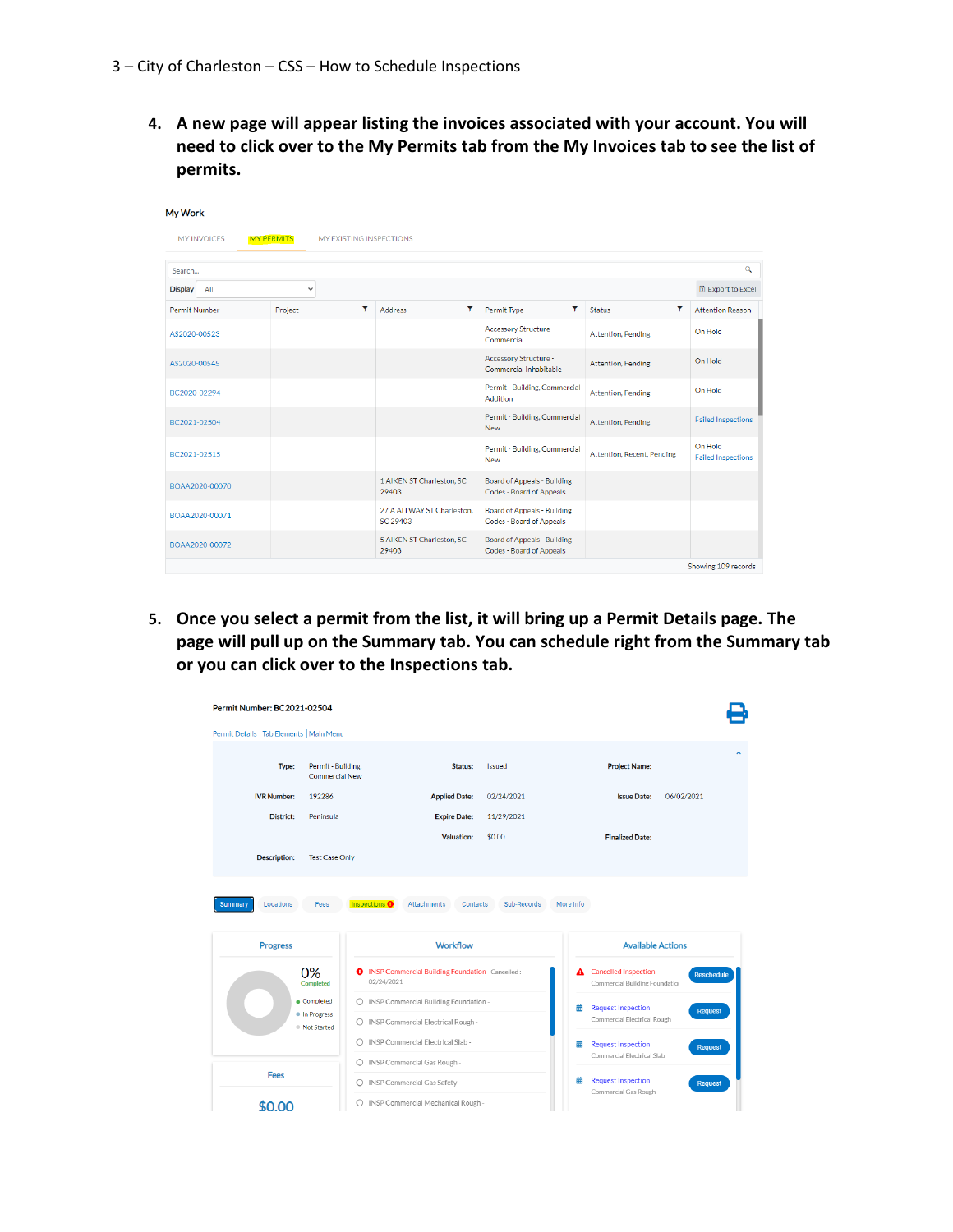**6. To schedule from the Summary tab, you will use the Available Actions box. Select Reschedule (for re-inspections) or Request next to the inspection you need to call in.**

| <b>Cancelled Inspection</b>                              |                   |
|----------------------------------------------------------|-------------------|
| Commercial Building Foundatior                           | <b>Reschedule</b> |
| <b>Request Inspection</b><br>Commercial Electrical Rough | <b>Request</b>    |
| <b>Request Inspection</b><br>Commercial Electrical Slab  | <b>Request</b>    |
| <b>Request Inspection</b><br>Commercial Gas Rough        | <b>Request</b>    |
| <b>Request Inspection</b><br>Commercial Gas Safety       | <b>Request</b>    |
|                                                          |                   |

**7. Once you select Reschedule or Request, it will bring up a new page for you to enter the name and contact number for the onsite contact, select a date from the calendar, and a comments box for gate codes or other information it is necessary for the inspector to have. \*\*See important scheduling notes below\*\***

| #BC2021-02504           |                                          |                                                                          | × |
|-------------------------|------------------------------------------|--------------------------------------------------------------------------|---|
| <b>Inspection Type:</b> | <b>Commercial Building</b><br>Foundation | Permit - Building, Commercial New<br>Case Type:                          |   |
| <b>Address:</b>         |                                          |                                                                          |   |
|                         | * Contact Name                           | <b>Liz Kimsey</b>                                                        |   |
|                         | * Contact Phone                          | (123) 456-7890                                                           |   |
|                         | * Requested Date                         | ö<br>06/03/2021<br>$AM \times$                                           |   |
|                         | <b>Comments/Gate Code</b>                | Key in lockbox mounted on side door on left side of house. Code is #1234 |   |
|                         |                                          | <b>Submit</b>                                                            |   |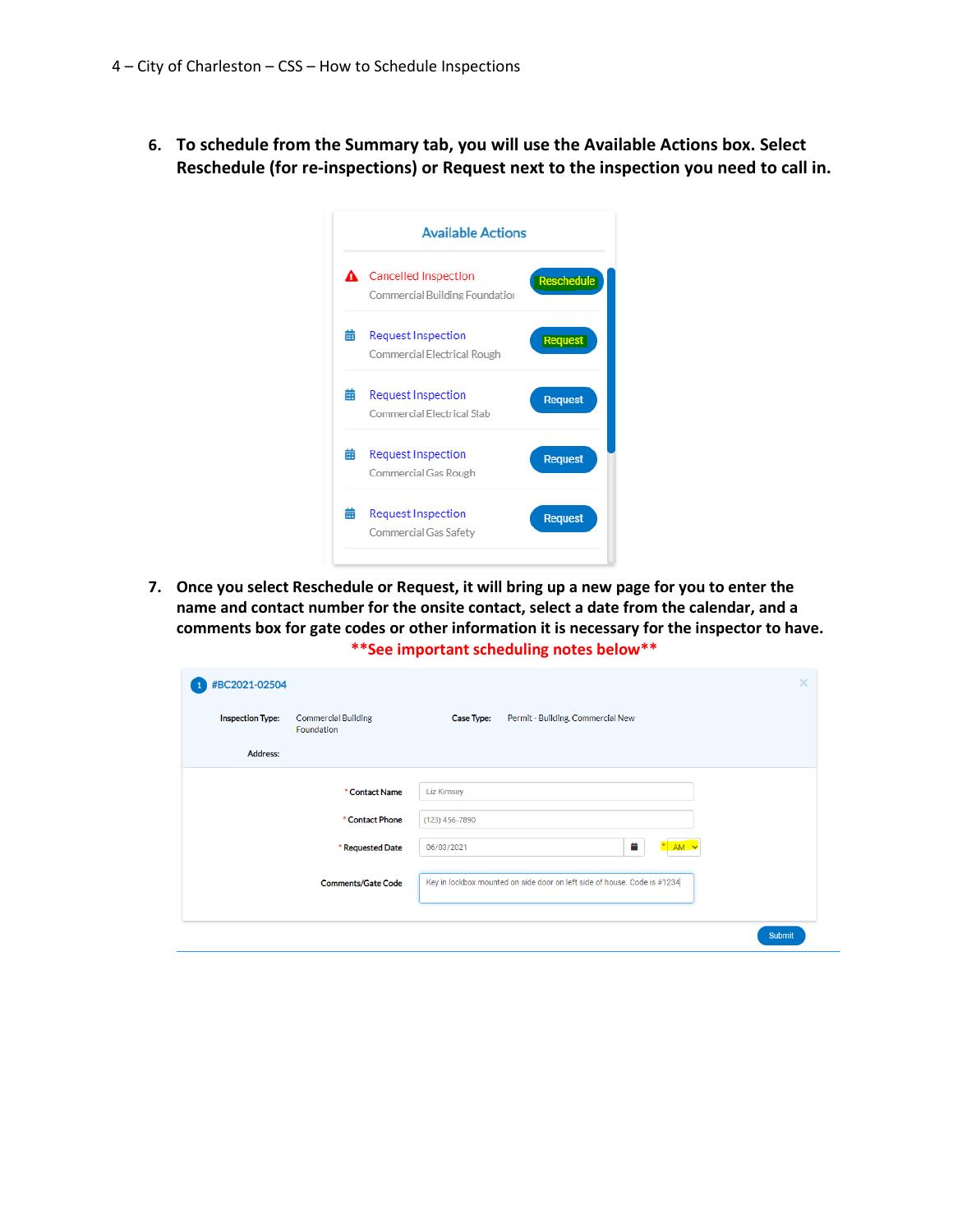**8. Once you click Submit, you will get a confirmation page confirming the inspection information entered.**

| <b>Inspection Type:</b><br><b>Case Type:</b> | <b>Commercial Building Foundation</b><br>Permit - Building, Commercial New  |
|----------------------------------------------|-----------------------------------------------------------------------------|
| <b>Address:</b>                              |                                                                             |
| <b>Requested Date</b>                        | 06/03/2021                                                                  |
| <b>Comments/Gate Code</b>                    | Key in lockbox mounted on side door on left side of<br>house. Code is #1234 |
| <b>Contact Name</b>                          | <b>Liz Kimsey</b>                                                           |
| <b>Contact Phone</b>                         | (123) 456-7890                                                              |
|                                              |                                                                             |

**9. To schedule an inspection from the Inspections tab, you will need to check the box of the inspection you want to call in and select Request Inspection. Please note the Action notes. The prerequisite note lets you know that the inspection cannot be scheduled because there are still inspections are of a lower priority that need to be resolved before you can proceed. For the elevation certificates, those have to be emailed in and scheduled internally.**

| <b>View Inspection</b>                          | <b>Description</b>                                                            | <b>Status</b> | <b>Request Date</b>     | <b>Scheduled Date</b>                                                | Inspector | <b>Action</b>             |
|-------------------------------------------------|-------------------------------------------------------------------------------|---------------|-------------------------|----------------------------------------------------------------------|-----------|---------------------------|
| INS-180785-2021                                 | <b>Commercial Building</b><br>Foundation                                      | Cancelled     | 02/24/2021              |                                                                      |           |                           |
| INS-197760-2021                                 | <b>Commercial Building</b><br>Foundation                                      | Cancelled     | 06/03/2021              |                                                                      |           |                           |
| Results per page $\boxed{10 \times 1}$ - 2 of 2 | $\mathbf{1}$<br>$\,<$<br>$\overline{\phantom{a}}$<br>$\,>\,$<br>$\rightarrow$ |               |                         |                                                                      |           |                           |
| <b>Request Inspections</b>                      |                                                                               |               |                         |                                                                      | Sort      | Order<br>$\checkmark$     |
| <b>Description</b>                              | <b>Reinspection</b>                                                           |               | <b>Action</b>           |                                                                      |           |                           |
| <b>Commercial Building Foundation</b>           | Yes                                                                           |               | $\blacksquare$          |                                                                      |           |                           |
| <b>Commercial Electrical Rough</b>              | <b>No</b>                                                                     |               | $\overline{\mathbf{z}}$ |                                                                      |           |                           |
| <b>Commercial Electrical Slab</b>               | <b>No</b>                                                                     |               | $\Box$                  |                                                                      |           |                           |
| <b>Commercial Gas Rough</b>                     | <b>No</b>                                                                     |               | $\Box$                  |                                                                      |           |                           |
| <b>Commercial Gas Safety</b>                    | <b>No</b>                                                                     |               | $\Box$                  |                                                                      |           |                           |
| <b>Commercial Mechanical Rough</b>              | <b>No</b>                                                                     |               | $\Box$                  |                                                                      |           |                           |
| <b>Commercial Plumbing Rough</b>                | <b>No</b>                                                                     |               | $\Box$                  |                                                                      |           |                           |
| <b>Commercial Plumbing Slab</b>                 | <b>No</b>                                                                     |               | $\Box$                  |                                                                      |           |                           |
| Elevation Certificate - Under Construction      | <b>No</b>                                                                     |               |                         | □ Inspection type doesn't allow public request.                      |           |                           |
| <b>Commercial Building Framing</b>              | <b>No</b>                                                                     |               |                         | $\Box$ This inspection cannot be requested yet due to prerequisites. |           |                           |
| Results per page $ 10 \times 1 - 10$ of 21      | $\mathbf{1}$<br>$\overline{2}$<br>3<br>$\leq$ 1<br>$\rightarrow$<br><<        | $\rightarrow$ |                         |                                                                      |           |                           |
| <b>Optional Inspections</b>                     |                                                                               |               |                         |                                                                      |           | <b>Request Inspection</b> |
| <b>Description</b>                              |                                                                               |               |                         |                                                                      |           |                           |